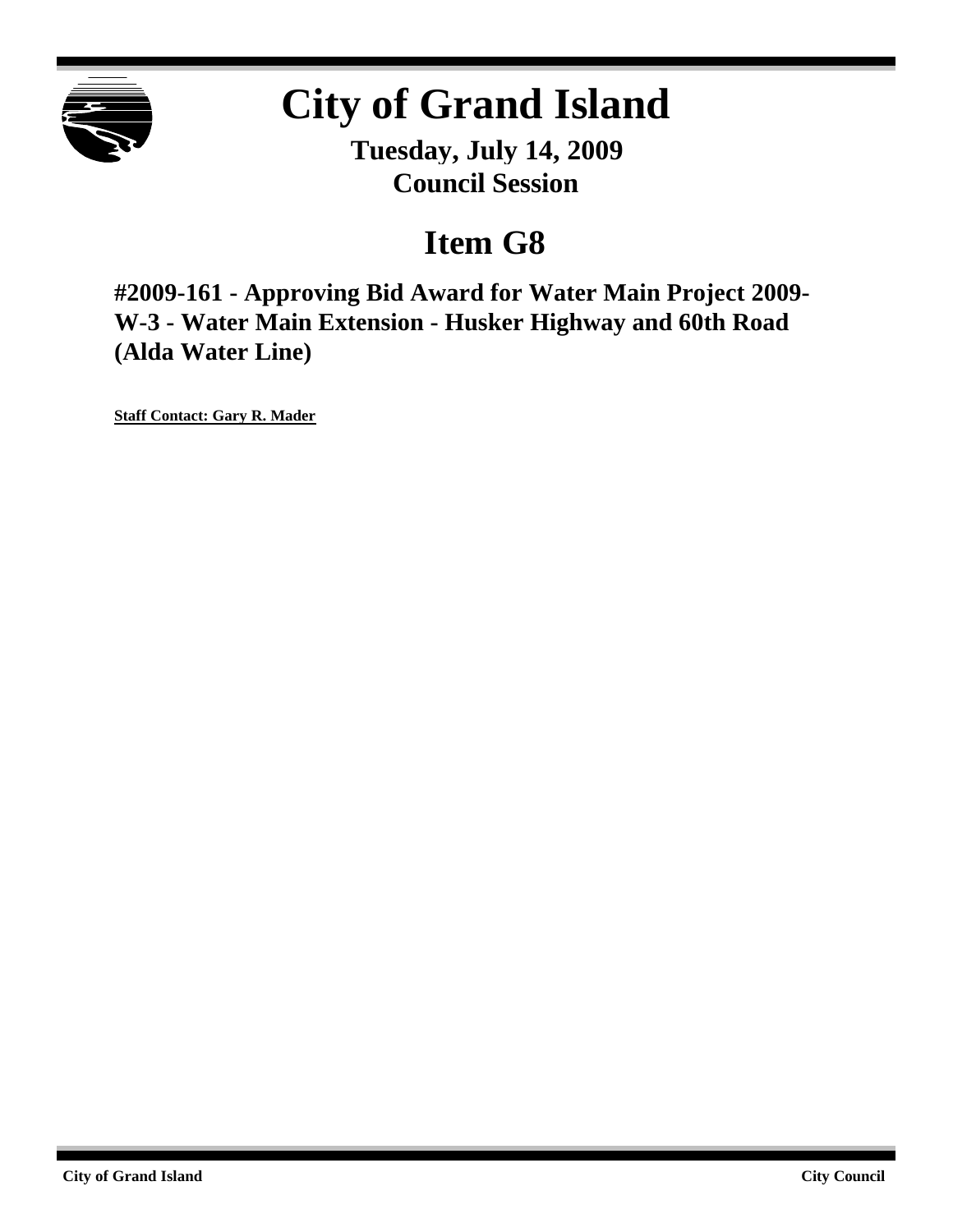## **Council Agenda Memo**

| From:           | Gary R. Mader, Utilities Director<br>Dale Shotkoski, City Attorney     |
|-----------------|------------------------------------------------------------------------|
| <b>Meeting:</b> | July 14, 2009                                                          |
| Subject:        | Water Main Project 2009-W-3 – Husker Hwy. and $60^{\text{th}}$<br>Road |
| Item $#$ 's:    | $G-8$                                                                  |
| $Presenter(s):$ | Gary R. Mader, Utilities Director                                      |

#### **Background**

In 2006, the Village of Alda contacted the Utilities Department regarding the possibility of the City of Grand Island providing water supply to the Village. At that time, the Village was beginning the processes of evaluating options to replace their current wells being used for water supply. The Village is under an Administrative Order from the Nebraska Department of Health and Human Services because the current wells do not meet the recently implemented regulations regarding uranium, a naturally occurring contaminate common in central Nebraska.

At that time, Utilities Department staff and the Village's engineering consultant (JEO, Inc.) began the work of determining the feasibility of providing the water supply to Alda. JEO's evaluation concluded that the project was feasible for extending a pipeline from Grand Island to a metering location on the east side of the Village. At that point, a new pumping station would connect to Alda's system and supply their needs. Concurrently, the Utilities Engineering Division evaluated several different combinations of routing and pipe sizes for the project. The selected route recommended the extension of 16" main commencing at Engleman Road and running westerly within the Husker Highway rightof-way to  $60^{\text{th}}$  Road; then extending a 12" main southerly in  $60^{\text{th}}$  Road, to U. S. Highway 30. A map showing the planned routing is attached for reference.

In February of this year, the Council approved the Interlocal Agreement between the City of Grand Island, the Village of Alda, and the U.S. Department of Agriculture – Rural Development, for construction of the water main. The Agreement provides for the City to construct the water line, and for the Village to pay the City a connection fee of \$1,060,000 from the federal grant funds for the project.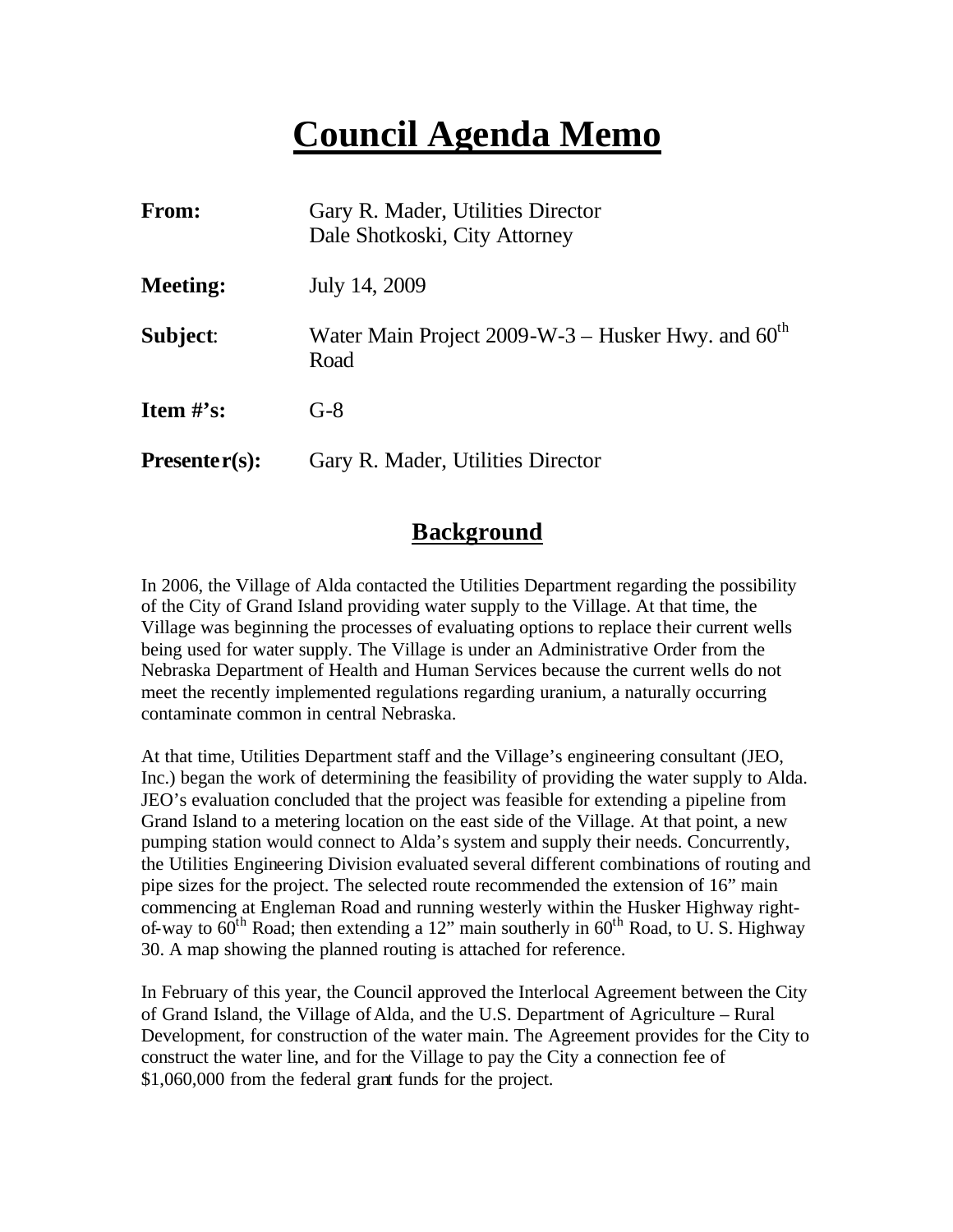### **Discussion**

Contract specifications and plans were prepared for the project by Utility Engineering staff. Bid documents were advertised in accordance with City Procurement Codes. Fourteen construction firms received copies of the bid documents. Ten bids were received and publicly opened at 11:00 a.m. on July 1, 2009.

The "as-read" bid information is tabulated below:

|                             |                               |            |                  | Completion         |
|-----------------------------|-------------------------------|------------|------------------|--------------------|
| <b>Bidder</b>               | <b>Bid Security</b>           | Exceptions | <b>Bid Price</b> | Time               |
| Van Kirk Bros. Contracting  |                               |            |                  |                    |
| Sutton, NE                  | Fidelity & Deposit Co.        | None       | \$795,409.95     | $185 \text{ days}$ |
| Diamond Engineering Co.     |                               |            |                  |                    |
| Grand Island, NE            | Universal Surety Co.          | None       | \$ 808,077.65    | $155$ days         |
| Pat Thomas Const., Inc.     | <b>International Fidelity</b> |            |                  |                    |
| Lincoln, NE                 | <b>Insurance Company</b>      | None       | \$853,453.33     | 65 days            |
| Midlands Contracting, Inc.  | Travelers Casualty &          |            |                  |                    |
| Kearney, NE                 | <b>Surety Company</b>         | None       | \$ 876,115.70    | $120 \text{ days}$ |
| Judds Bros. Const. Co.      | <b>Inland Insurance</b>       |            |                  |                    |
| Lincoln, NE                 | Company                       | None       | \$896,128.80     | $150 \text{ days}$ |
| D.A. Davis Company, Inc.    | Fidelity & Deposit            |            |                  |                    |
| South Sioux City, NE        | Company                       | None       | \$945,959.95     | $125 \text{ days}$ |
| Starostka Group Unlimited   | <b>International Fidelity</b> |            |                  |                    |
| Grand Island, NE            | <b>Insurance Company</b>      | None       | \$1,031,854.19   | 205 days           |
| General Excavating          | Universal Surety              |            |                  |                    |
| Lincoln, NE                 | Company                       | As Noted   | \$1,080,779.75   | 240 days           |
| Rutjens Construction, Inc.  | Universal Surety              |            |                  |                    |
| Tilden, NE                  | Company                       | None       | \$1,112,074.68   | 180 days           |
| K <sub>2</sub> Construction | <b>International Fidelity</b> |            |                  |                    |
| Lincoln, NE                 | <b>Insurance Company</b>      | None       | \$1,197,979.57   | 120 days           |

The received bids have been reviewed and evaluated. Through that process, the following is noted:

- The "as read" low bidder for the project, Van Kirk Brothers Contracting, had no errors in their bid and took no exceptions to the specifications. Their bid is below the total project estimate of \$1,060,000.00, and meets all City contract requirements.
- The bid tabulation from Pat Thomas Construction contained errors. (1) The total price for item C.1.33 – Re-grade and re-gravel roadways is \$300, not \$1,300 as listed; and (2) The sum for all project units is \$860,522.83, not \$853,453.33, as listed for their bid. This difference in price still makes them the third highest bidder.
- The Contract documents require the bidder to provide a breakdown of their bid for sales tax, material costs, and service cost. This information is for use by the Grand Island Finance Department. The bid from the Starostka Group Unlimited contained an error in listing the total cost for services. The actual cost is \$515,403.71, not \$515,409.71 as listed on their bid form.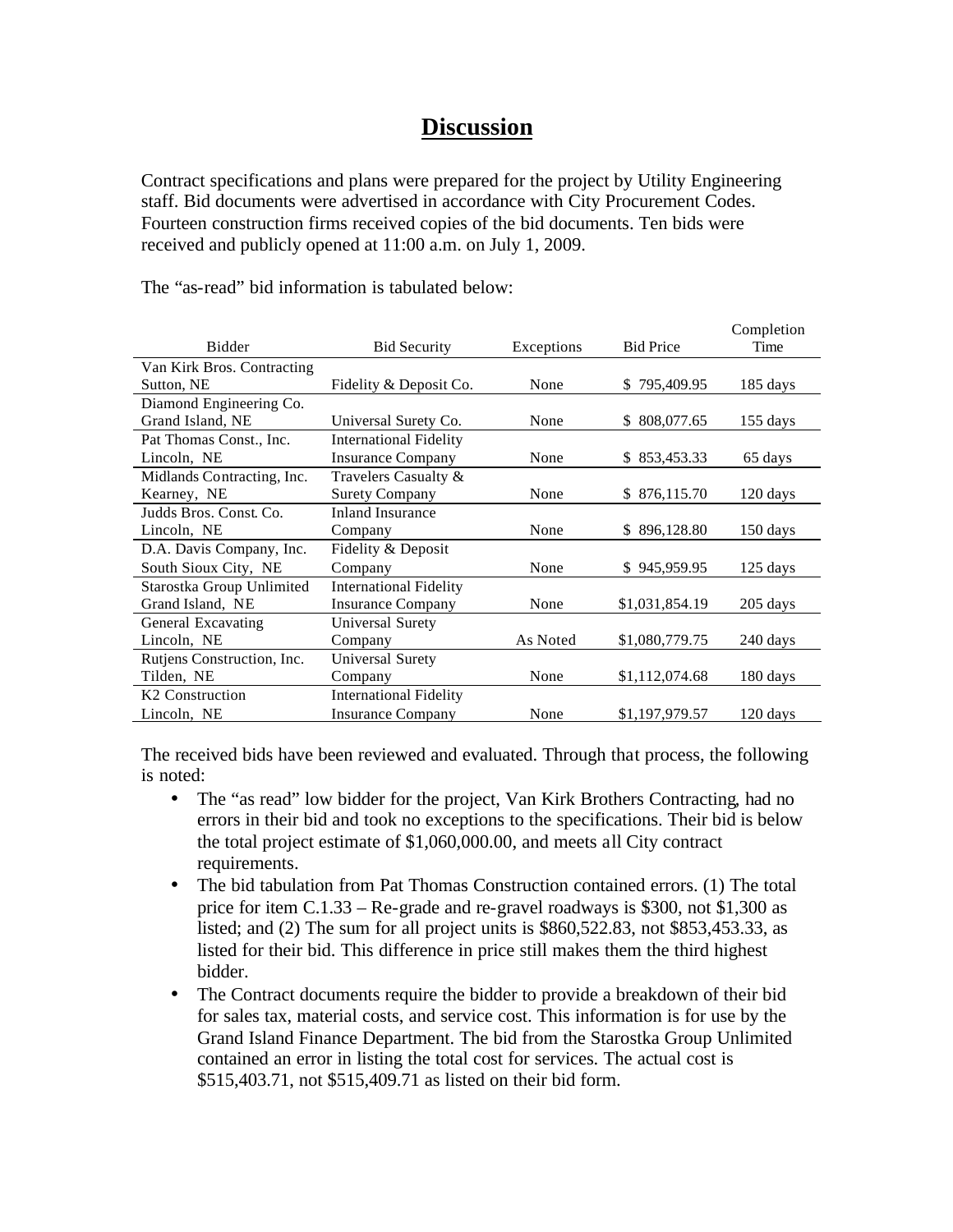- General Excavating took an exception to the part of the specifications relating to dewatering, listing that their bid "does not include dewatering as the bore logs indicate it will not be required."
- As part of the project's planning process, the Division hired Geotechnical Services, Inc., to do soil analysis along the project route. Per their investigations conducted April 17, 2009, it was anticipated that groundwater would not be an issue for installing the project. However, as circumstances change, the sub-soil conditions may require the project to be dewatered in order to install the pipeline. At that point, the Contractor would be responsible for providing the means to accomplish that work.

The other bids are without errors or exceptions.

#### **Alternatives**

It appears that the Council has the following alternatives concerning the issue at hand. The Council may:

- 1. Move to approve
- 2. Refer the issue to a Committee
- 3. Postpone the issue to future date
- 4. Take no action on the issue

## **Recommendation**

City Administration recommends that the Council award the contract for Water Main Project 2009-W-3, Water Main Extension – Husker Highway and  $60<sup>th</sup>$  Road, to the lowest responsive bidder, Van Kirk Brothers Contracting, of Sutton, Nebraska, in the amount of \$795,409.95.

## **Sample Motion**

Move to approve award of the contract for Water Main Project 2009-W-3, Water Main Extension – Husker Highway and  $60<sup>th</sup>$  Road, to Van Kirk Brothers Contracting, of Sutton, Nebraska, in the amount of \$795,409.95.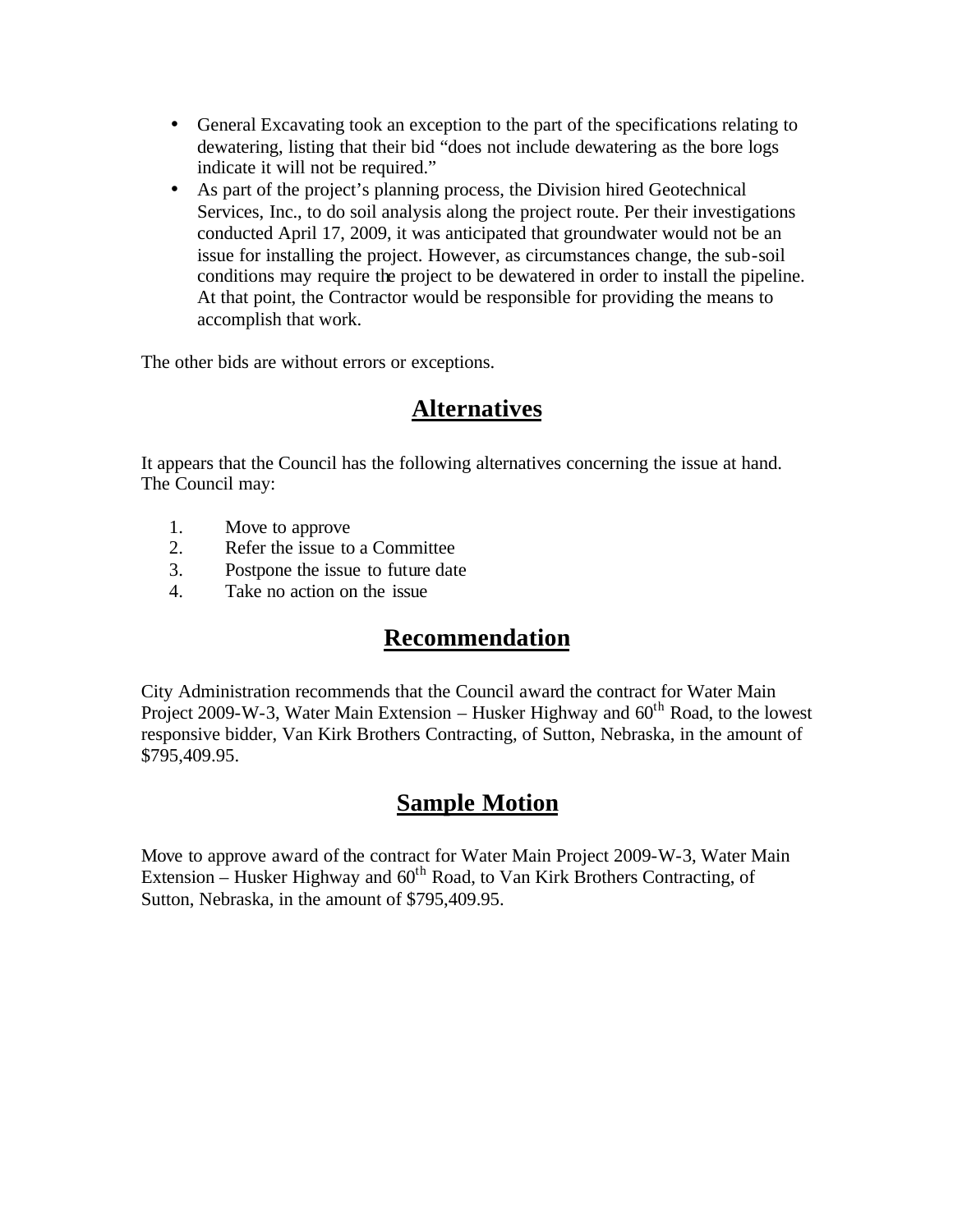#### *Purchasing Division of Legal Department* **INTEROFFICE MEMORANDUM**



Wes Nespor, Purchasing Agent

*Working Together for a Better Tomorrow, Today*

#### **BID OPENING**

| <b>BID OPENING DATE:</b>      | July 1, 2009 at 11:00 a.m.                                                                           |
|-------------------------------|------------------------------------------------------------------------------------------------------|
| <b>FOR:</b>                   | <b>Water Main Project 2009-W-3</b><br>Water Main Extension; Husker Highway and 60 <sup>th</sup> Road |
| <b>DEPARTMENT:</b>            | <b>Utilities</b>                                                                                     |
| <b>ESTIMATE:</b>              | \$1,060,000.00                                                                                       |
| <b>FUND/ACCOUNT:</b>          | 525                                                                                                  |
| <b>PUBLICATION DATE:</b>      | <b>June 9, 2009</b>                                                                                  |
| <b>NO. POTENTIAL BIDDERS:</b> | 14                                                                                                   |

#### **SUMMARY**

| <b>Bidder:</b>       | <b>Van Kirk Bros. Contracting</b><br><b>Sutton, NE</b> | <b>Rutjens Construction, Inc.</b><br>Tilden, NE |
|----------------------|--------------------------------------------------------|-------------------------------------------------|
| <b>Bid Security:</b> | <b>Fidelity &amp; Deposit Company</b>                  | <b>Universal Surety Company</b>                 |
| <b>Exceptions:</b>   | <b>None</b>                                            | <b>None</b>                                     |
| <b>Bid Price:</b>    | \$795,409.95                                           | \$1,112,074.68                                  |
| <b>Completion:</b>   | 185 days                                               | 180 days                                        |
| <b>Bidder:</b>       | <b>Starostka Group Unlimited</b>                       | <b>Midlands Contracting, Inc.</b>               |
|                      | <b>Grand Island, NE</b>                                | <b>Kearney, NE</b>                              |
| <b>Bid Security:</b> | <b>International Fidelity Ins. Co.</b>                 | <b>Travelers Casualty &amp; Surety Co.</b>      |
| <b>Exceptions:</b>   | <b>None</b>                                            | <b>None</b>                                     |
| <b>Bid Price:</b>    | \$1,031,854.19                                         | \$876,115.70                                    |
| <b>Completion:</b>   | 205 days                                               | 120 days                                        |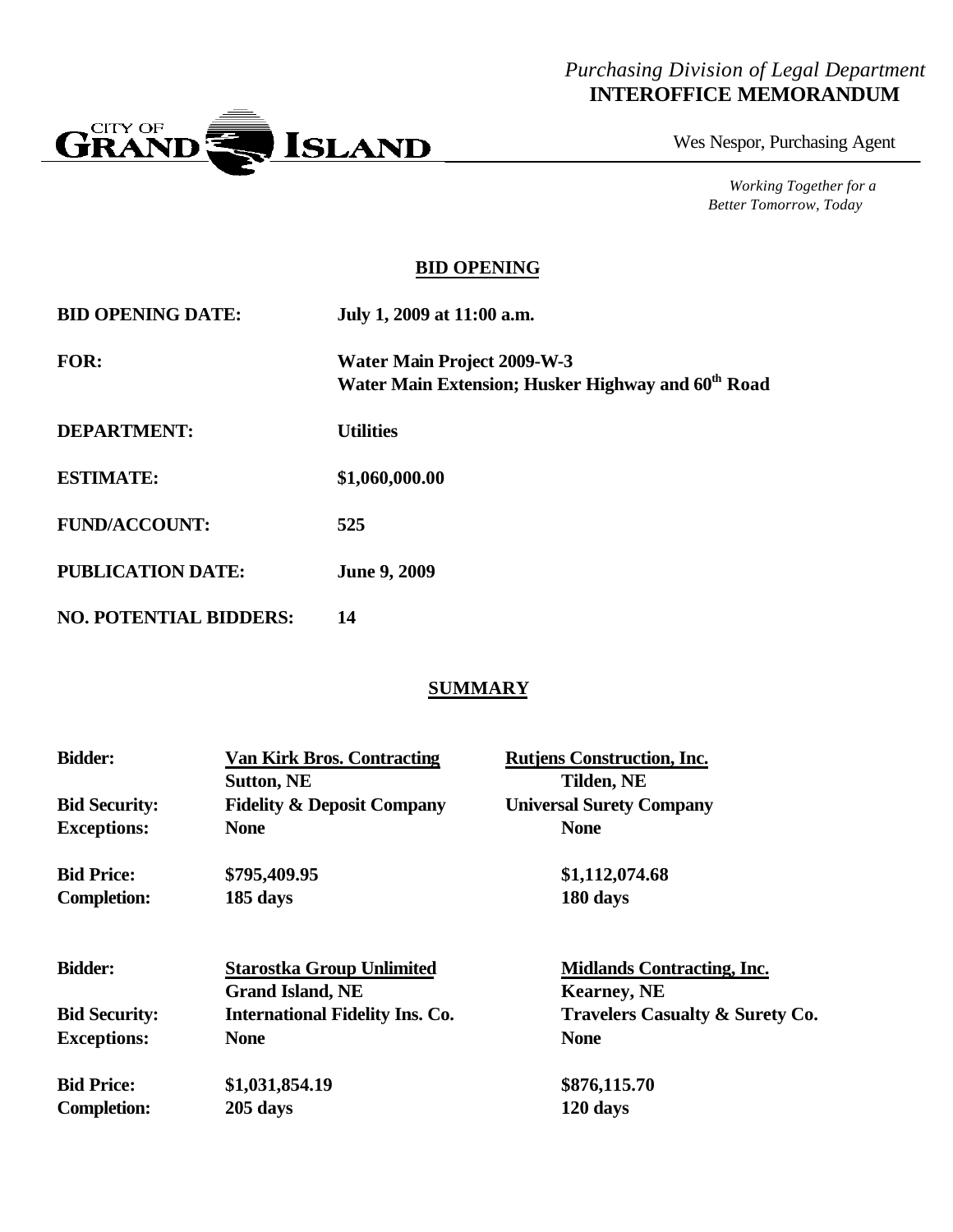**Lincoln, NE Lincoln, NE Bid Security: International Fidelity Ins. Co. Universal Surety Company Exceptions: None Noted**

**Completion: 120 days 240 days**

**Bidder: K2 Construction General Excavating** 

**Bid Price: \$1,197,979.57 \$1,080,779.75**

**Bidder: The Diamond Engineering Co. Pat Thomas Construction, Inc. Grand Island, NE Lincoln, NE Bid Security: Universal Surety Company International Fidelity Ins. Co. Exceptions: None None**

**Bid Price: \$808,077.65 \$853,453.33 Completion: 155 days 65 days**

| <b>Bidder:</b>       | <b>Judds Bros. Construction Co.</b><br>Lincoln, NE | D. A. Davis Co., Inc.<br><b>South Sioux City, NE</b> |
|----------------------|----------------------------------------------------|------------------------------------------------------|
| <b>Bid Security:</b> | <b>Inland Insurance Company</b>                    | <b>Fidelity &amp; Deposit Co.</b>                    |
| <b>Exceptions:</b>   | <b>None</b>                                        | <b>None</b>                                          |
| <b>Bid Price:</b>    | \$896,128.80                                       | \$945,959.95                                         |
| <b>Completion:</b>   | 150 days                                           | 125 days                                             |

cc: Gary Mader, Utilities Director Bob Smith, Asssist. Utilities Driector Dale Shotkoski, City Attorney Wes Nespor, Purchasing Agent Tom Barnes, Utilities Eng. Mgr.

Jeff Pederson, City Administrator Pat Gericke, Utilities Admin. Assist.

**P1344**